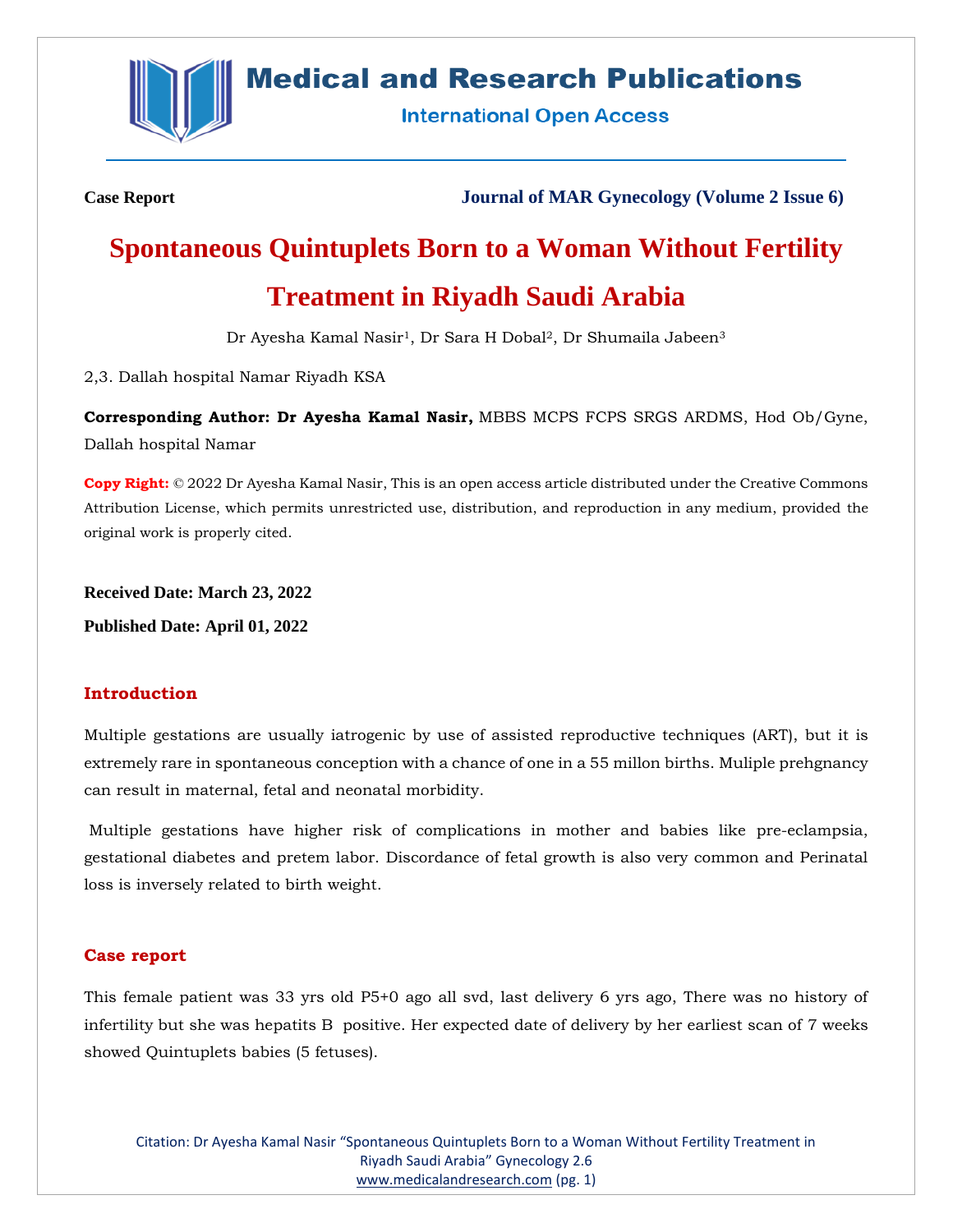### **Journal of MAR Gynecology (Volume 2 Issue 6)**

This was a spontaneous conception and she had cervical cerclage at 12 weeks. She was taking oral dedrogesterone (Duphaston) tid . Her blood group was O positive with low hemoglobin (9.4) . She came to Dallah Hospital Namar on 22.09.2021 at 28+ weeks quintuplet pregnancy and was in distress, unable to walk due to enlarged abdomen and was suffering.

Her first ultrasound here showed 5 alive fetuses seen largest weighing 1322gm and smallest 1121gm. 5 placentas were seen on anterior and lateral walls. Patient was a high risk pregnancy in severe need of monitoring and care around the clock with hospital admission. She was started on Iron injections and plan was to continue pregnancy as much possible within hospital setting as considering the condition of patient, she may have needed earlier LSCS if she developed pains.

She also needed simultaneous NICU cover for the 5 preterm babies accommodated. She was offered admission in Dallah Hospital Namar on 06.10.2021 at 29+ weeks pregnancy. Monitoring was done with serial ultrasound scans and growth recorded for the next 3 weeks.

The plan was to continue the pregnancy till at least 32 weeks were completed to reduce the risk of fetal mortality and morbidity.She was started on rectal miconized progesgterone ( Cyclogest) and daily low molecular heparin injections (clexane) in addition to the oral progesterone .Five NICU beds were kept empty and reserved for her throughout her stay. She was assessed daily for any risk of developing premature labor pains as well as serial ultrasound measurements.

On 22.10.2021 when she was 31+ 5 she complained of mild pains off and on so after steroid cover and mgso4 cover for neuroprotection she was planned for elective LSCS at 32 weeks and a day before surgery we assembled a team of 20 specialized physicians consultants in Ob Gynae, Paediatrics and Anesthesia with senior nursing staff and all participated in an experimental trial run carried out before surgery for everyone to be prepared for the birth of the quintuplets. Positions and roles were assigned to everyone,5 incubators were numbered ,and one of our doctor tied 4 dolls to her belly and we carried out a mock surgery trial .

ON 24.10.2021 LSCS at 0755H surgery was carried out. : Cervical cerclage was removed before anesthesia, 5 alve babies were delivered: 1st breech girl, 1.7 kg, A/S 5/7 2nd breech boy, 2.039 kg, A/S 7/9 3rd cephalic boy, 1.65 kg, A/S 8/9 4th cephalic girl, 1.79 kg, A/S 7/9 5th cephalic boy 2.1 kg, A/S 8/9,

All the babies were managed in NICU till stable. Mother was discharged in stable condition with no complaints.